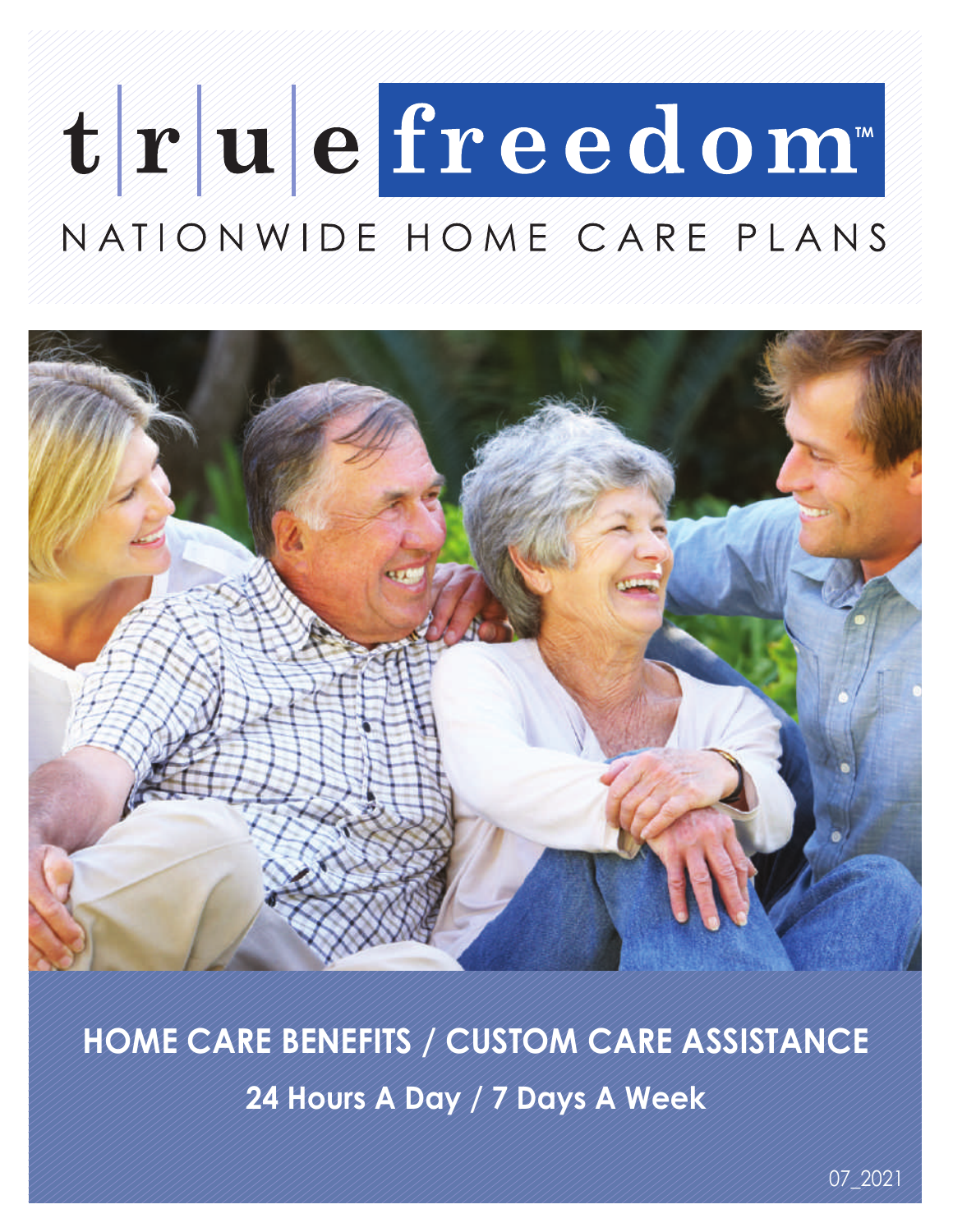## **Your Home Care Service Plan Your Home Care Service Plan Custom Assistance Solutions For Your Future Needs Custom Assistance Solutions For Your Future Needs**

## **AN EVOLUTION IN AVOIDING NURSING HOME CONFINEMENT AN EVOLUTION IN AVOIDING NURSING HOME CONFINEMENT**

According to Health and Human Services, 70% of seniors will need some form of home care According to Health and Human Services, 70% of seniors will need some form of home care in their lifetime. That is nearly three out of four of us. in their lifetime. That is nearly three out of four of us.

Many seniors are under the impression that their traditional health care programs will also Many seniors are under the impression that their traditional health care programs will also provide the desired services in the home such as meal preparation, grocery shopping, provide the desired services in the home such as meal preparation, grocery shopping, assistance with hygiene, dressing, grooming, 24-hour care, etc. Medicare, Medigap and assistance with hygiene, dressing, grooming, 24-hour care, etc. Medicare, Medigap and most Medicare Advantage Plans are designed to cover hospital stays, doctor bills and some most Medicare Advantage Plans are designed to cover hospital stays, doctor bills and some short term skilled nursing. **Unfortunately, they do not cover the cost of everyday assistance in**  short term skilled nursing. **Unfortunately, they do not cover the cost of everyday assistance in your own home. your own home.** 

Long Term Care insurance is an option for such services, however this type of coverage is Long Term Care insurance is an option for such services, however this type of coverage is usually secured by individuals between the ages of 45 and 64 who are in better than usually secured by individuals between the ages of 45 and 64 who are in better than average health. While your loved ones will have the best intentions to be there for you when average health. While your loved ones will have the best intentions to be there for you when an unexpected crisis arises, most are not prepared for the time, energy and amount of work an unexpected crisis arises, most are not prepared for the time, energy and amount of work involved in care giving and quickly become overwhelmed. involved in care giving and quickly become overwhelmed.

**True Freedom Home Care Plans are the most viable alternative to traditional Long Term Care True Freedom Home Care Plans are the most viable alternative to traditional Long Term Care Insurance.** When assistance becomes essential in the event of a sudden injury or illness, **Insurance.** When assistance becomes essential in the event of a sudden injury or illness, these membership plans quickly coordinate and arrange care for seniors in the privacy and these membership plans quickly coordinate and arrange care for seniors in the privacy and comfort of their own home. Every day can bring an unexpected challenge into a senior's comfort of their own home. Every day can bring an unexpected challenge into a senior's life. The good sense of having a True Freedom Home Care Plan in place will give members life. The good sense of having a True Freedom Home Care Plan in place will give members and their families the peace of mind, security and independence in being prepared as they and their families the peace of mind, security and independence in being prepared as they move forward together. move forward together.



### *All True Freedom Home Care Plans Feature: All True Freedom Home Care Plans Feature:*

- Field Issue Contract Field Issue Contract
- No Medical Underwriting No Medical Underwriting
- No Claim Forms No Claim Forms
- No Elimination Period No Elimination Period
- No Age Limits No Age Limits
- Available Nationwide Available Nationwide

Our plans can arrange for care Our plans can arrange for care **24 Hours a Day / 7 Days a Week 24 Hours a Day / 7 Days a Week** in the comfort of your home. in the comfort of your home.

True Freedom Home Care Plans are Service Contracts, NOT Insurance. True Freedom Home Care Plans are Service Contracts, NOT Insurance.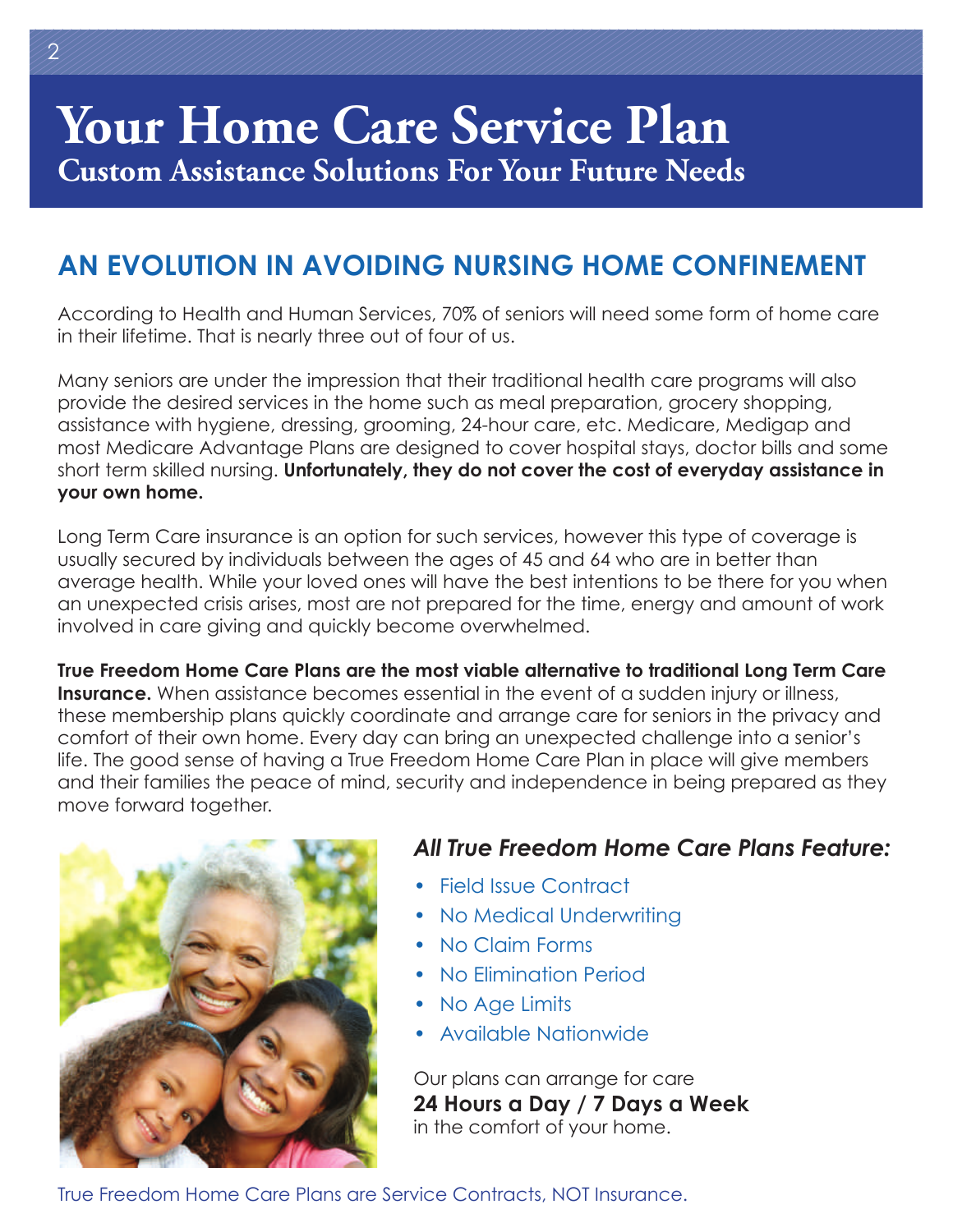## **True Freedom Home Care Plans True Freedom Home Care Plans**

**Memberships To Provide Urgent Home Care Solutions For Seniors Memberships To Provide Urgent Home Care Solutions For Seniors**

## **PLATINUM PLAN PLATINUM PLAN**

**10,000 Lifetime Membership Hours 10,000 Lifetime Membership Hours** *\$250,000 \*Current Lifetime Retail Value \$250,000 \*Current Lifetime Retail Value*

## **GOLD PLAN GOLD PLAN**

**6,000 Lifetime Membership Hours 6,000 Lifetime Membership Hours** *\$150,000 \*Current Lifetime Retail Value \$150,000 \*Current Lifetime Retail Value*

## **SILVER PLAN SILVER PLAN**

**3,000 Lifetime Membership Hours 3,000 Lifetime Membership Hours** *\$75,000 \*Current Lifetime Retail Value \$75,000 \*Current Lifetime Retail Value*

#### **BRONZE PLAN BRONZE PLAN**  $\blacktriangleright$

**1,500 Lifetime Membership Hours 1,500 Lifetime Membership Hours** *\$37,500 \*Current Lifetime Retail Value \$37,500 \*Current Lifetime Retail Value*



#### **SUITABILITY STANDARD FOR ENROLLMENT: SUITABILITY STANDARD FOR ENROLLMENT:**

Prospective members must be able to live independently at the time of enrollment Prospective members must be able to live independently at the time of enrollment and cannot be currently in the need of or receiving any assistance, from family and cannot be currently in the need of or receiving any assistance, from family members or others, with activities such as bathing, dressing and transferring. members or others, with activities such as bathing, dressing and transferring.

## **AGENCY AND ANYTIME SERVICES INCLUDE: AGENCY AND ANYTIME SERVICES INCLUDE:**

- Meal Planning / Preparation Grocery Shopping
- Assistance With Dressing  **Light Housekeeping**
- Assistance With Bathing, Toileting And Monitor Diet And Food Expirations Hygiene • Medication Reminders Hygiene • Medication Reminders
- 
- Laundry, Ironing And Changing Linens
- 
- 
- 
- 
- Grooming Crooming Accompany To Place Of Worship
- And More And More • Accompany To Doctors Appointments

*\* The value of the "Lifetime Membership Hours" for each plan is determined from a current national \* The value of the "Lifetime Membership Hours" for each plan is determined from a current national retail average of \$25 per hour for non-medical home health aides. All plan hours are divided into ten retail average of \$25 per hour for non-medical home health aides. All plan hours are divided into ten equal "bundles" totaling the Lifetime Member Hours for each plan. Each bundle of hours can be equal "bundles" totaling the Lifetime Member Hours for each plan. Each bundle of hours can be utilized as quickly or as slowly as required. Multiple bundles of hours can be accessed in a single utilized as quickly or as slowly as required. Multiple bundles of hours can be accessed in a single contract year within the parameters of the plan. Once a member has exhausted all service hours in contract year within the parameters of the plan. Once a member has exhausted all service hours in each bundle, the benefit rejuvenates after 90 days. each bundle, the benefit rejuvenates after 90 days.*

True Freedom Home Care Plans are Service Contracts, NOT Insurance. True Freedom Home Care Plans are Service Contracts, NOT Insurance.

 $\blacktriangleright$ 

 $\blacktriangleright$ 

 $\blacktriangleright$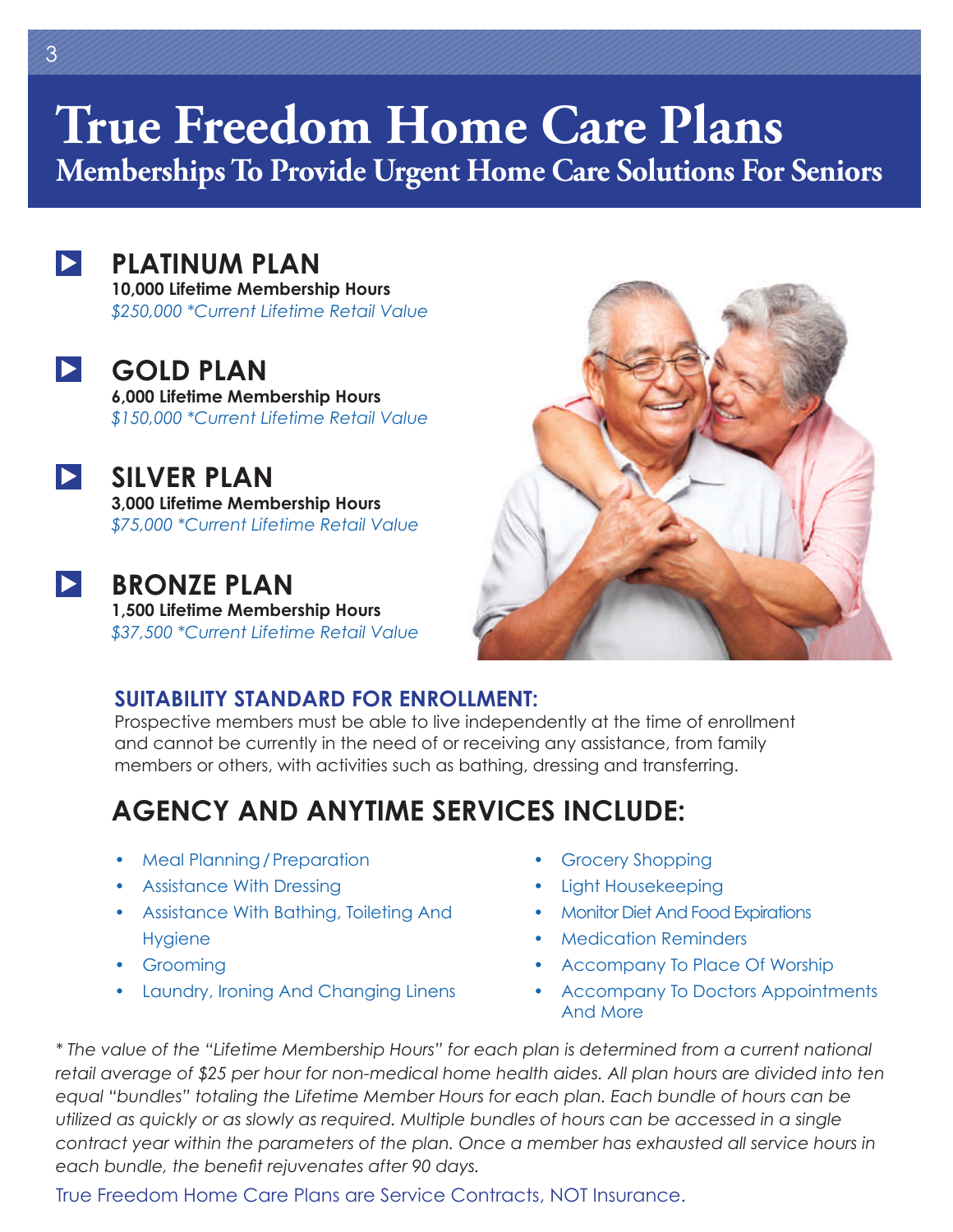## **True Freedom Home Care Plans True Freedom Home Care Plans Home Care Service Hours Home Care Service Hours**

The True Freedom Home care include two options of non-medical home care service to choose from. The True Freedom Home care include two options of non-medical home care service to choose from. Members can select to utilize either AGENCY Hours provided by a network of licensed and registered Members can select to utilize either AGENCY Hours provided by a network of licensed and registered Home Care Agencies in the True Freedom Network OR ANYTIME Hours, where members have the Home Care Agencies in the True Freedom Network OR ANYTIME Hours, where members have the freedom to choose a friend or neighbor to provide their home care services (it cannot be a family freedom to choose a friend or neighbor to provide their home care services (it cannot be a family member or someone living in the same household.) All home care service is arranged, scheduled member or someone living in the same household.) All home care service is arranged, scheduled and managed by the Customer Care Coordinators at American Senior Services, Inc. and managed by the Customer Care Coordinators at American Senior Services, Inc.

#### **ANYTIME Hours ANYTIME Hours**

Provided by a friend or neighbor are available Provided by a friend or neighbor are available any day of the week and during any/all hours any day of the week and during any/all hours including **overnight or 24/7 live-in home care.** including **overnight or 24/7 live-in home care.**

#### **AGENCY Hours AGENCY Hours**

Provided by a Network Agency are available Provided by a Network Agency are available for up to 5 hours a day, Monday thru Friday for up to 5 hours a day, Monday thru Friday between the hours of 9:00am and 5:00pm. between the hours of 9:00am and 5:00pm.

When the need for assistance becomes essential, just call the toll-free customer service number: When the need for assistance becomes essential, just call the toll-free customer service number:

## **1-888-245-9001 1-888-245-9001**

## **TRUE FREEDOM HOME CARE BUILT-IN FEATURES TRUE FREEDOM HOME CARE BUILT-IN FEATURES**

#### **True Freedom Discount Reward Program True Freedom Discount Reward Program**

Members earn a discount of 10% upon the anniversary and renewal of membership for each year Members earn a discount of 10% upon the anniversary and renewal of membership for each year that no home care services have been utilized. That savings will continue for up to 4 years. that no home care services have been utilized. That savings will continue for up to 4 years. (Example: In the 5th True Freedom membership year and beyond, members will save 40% on the (Example: In the 5th True Freedom membership year and beyond, members will save 40% on the cost of maintaining their contract for as long as no home care service has been required.) cost of maintaining their contract for as long as no home care service has been required.)

#### **Inflation Protection Inflation Protection**

Because members are contracting for access to "Hours" and not "Days" or "Dollars", the value of Because members are contracting for access to "Hours" and not "Days" or "Dollars", the value of plan hours automatically increases over time. As the cost of home care steadily rises through the plan hours automatically increases over time. As the cost of home care steadily rises through the years, the increased expense is covered at the point in time a member chooses to access their years, the increased expense is covered at the point in time a member chooses to access their contract hours. contract hours.

#### **Emergency Care Benefit Emergency Care Benefit**

For members who unexpectedly require urgent assistance during the 90-day Waiting Period following For members who unexpectedly require urgent assistance during the 90-day Waiting Period following enrollment, 10% of the initial home care hours of their plan can be accessed. enrollment, 10% of the initial home care hours of their plan can be accessed.

Endorsements and testimonials are available on True Freedom website at: Endorsements and testimonials are available on True Freedom website at: www.truefreedomhomecare.com www.truefreedomhomecare.com

Reference the terms and conditions for complete details. Reference the terms and conditions for complete details.

True Freedom Home Care Plans are Service Contracts, NOT Insurance. True Freedom Home Care Plans are Service Contracts, NOT Insurance.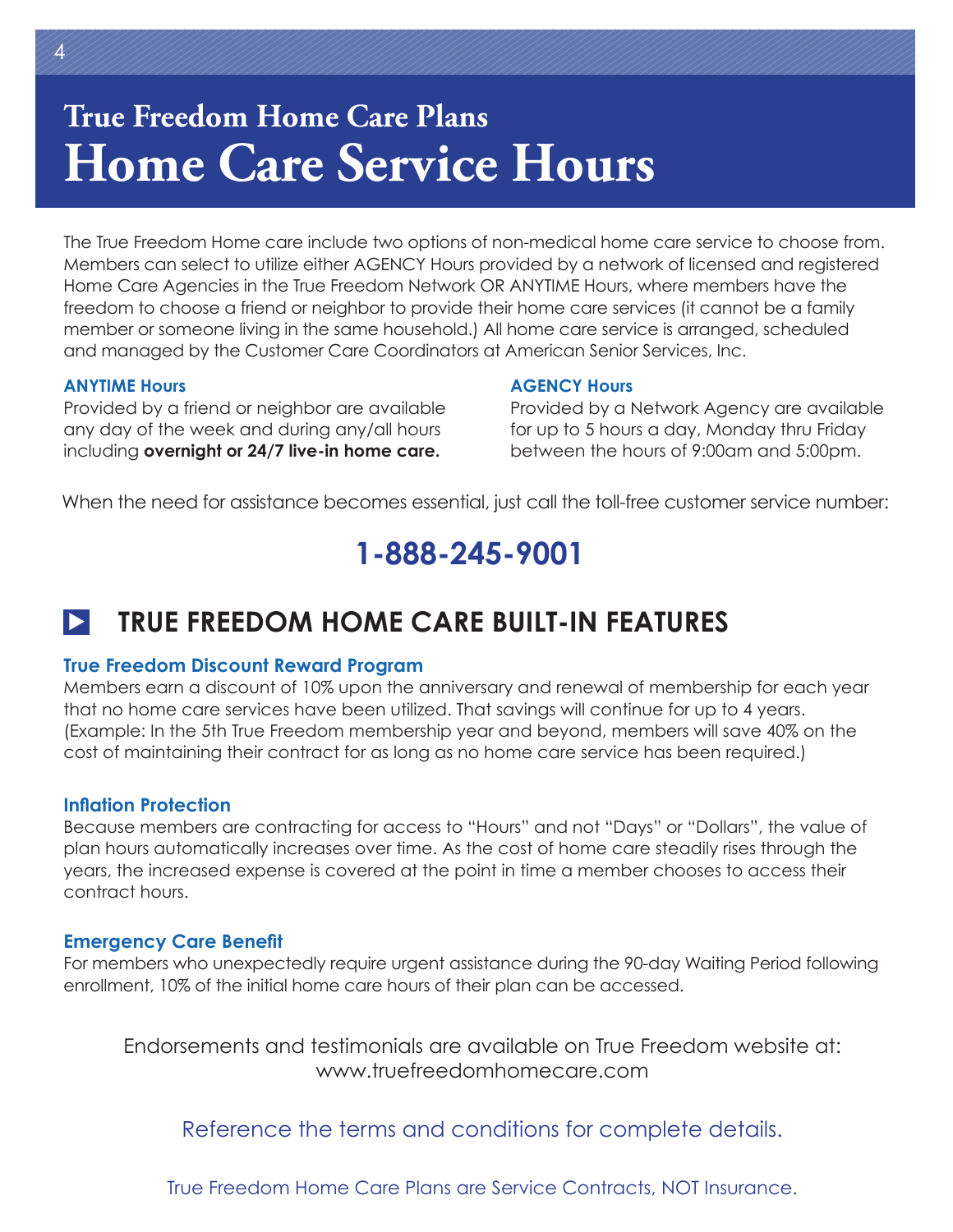

*ASSI is a proud member of: ASSI is a proud member of:*







#### Received from Received from

on \_\_\_\_\_\_\_\_\_\_\_\_\_\_\_\_\_\_\_\_\_ a payment of on \_\_\_\_\_\_\_\_\_\_\_\_\_\_\_\_\_\_\_\_\_ a payment of

\$ \_\_\_\_\_\_\_\_\_\_\_\_\_\_\_\_\_\_\_\_\_\_\_\_\_\_\_\_\_\_\_\_\_\_\_\_\_ \$ \_\_\_\_\_\_\_\_\_\_\_\_\_\_\_\_\_\_\_\_\_\_\_\_\_\_\_\_\_\_\_\_\_\_\_\_\_

\_\_\_\_\_\_\_\_\_\_\_\_\_\_\_\_\_\_\_\_\_\_\_\_\_\_\_\_\_\_\_\_\_\_\_\_\_\_

\_\_\_\_\_\_\_\_\_\_\_\_\_\_\_\_\_\_\_\_\_\_\_\_\_\_\_\_\_\_\_\_\_\_\_\_\_\_

for the purchase of this field issue contract for the purchase of this field issue contract with American Senior Services, Inc. This receipt with American Senior Services, Inc. This receipt is not valid unless payment is made by check, is not valid unless payment is made by check, money order, or credit card and is collectible. money order, or credit card and is collectible.

\_\_\_\_\_\_\_\_\_\_\_\_\_\_\_\_\_\_\_\_\_\_\_\_\_\_\_\_\_\_\_\_\_\_\_\_\_\_\_\_\_\_\_\_\_

\_\_\_\_\_\_\_\_\_\_\_\_\_\_\_\_\_\_\_\_\_\_\_\_\_\_\_\_\_\_\_\_\_\_\_\_\_\_\_\_\_\_\_\_\_

#### Please make checks payable to: Please make checks payable to:

### **American Senior Services, Inc. American Senior Services, Inc.**

Not to Any Representative, Agent, Not to Any Representative, Agent, Agency or Individual. Agency or Individual.

| Representative (Please Print) |  |
|-------------------------------|--|
|-------------------------------|--|

\_\_\_\_\_\_\_\_\_\_\_\_\_\_\_\_\_\_\_\_\_ \_\_\_\_/\_\_\_\_/\_\_\_\_\_\_\_ Phone Date Phone Date \_\_\_\_\_\_\_\_\_\_\_\_\_\_\_\_\_\_\_\_\_ \_\_\_\_/\_\_\_\_/\_\_\_\_\_\_\_